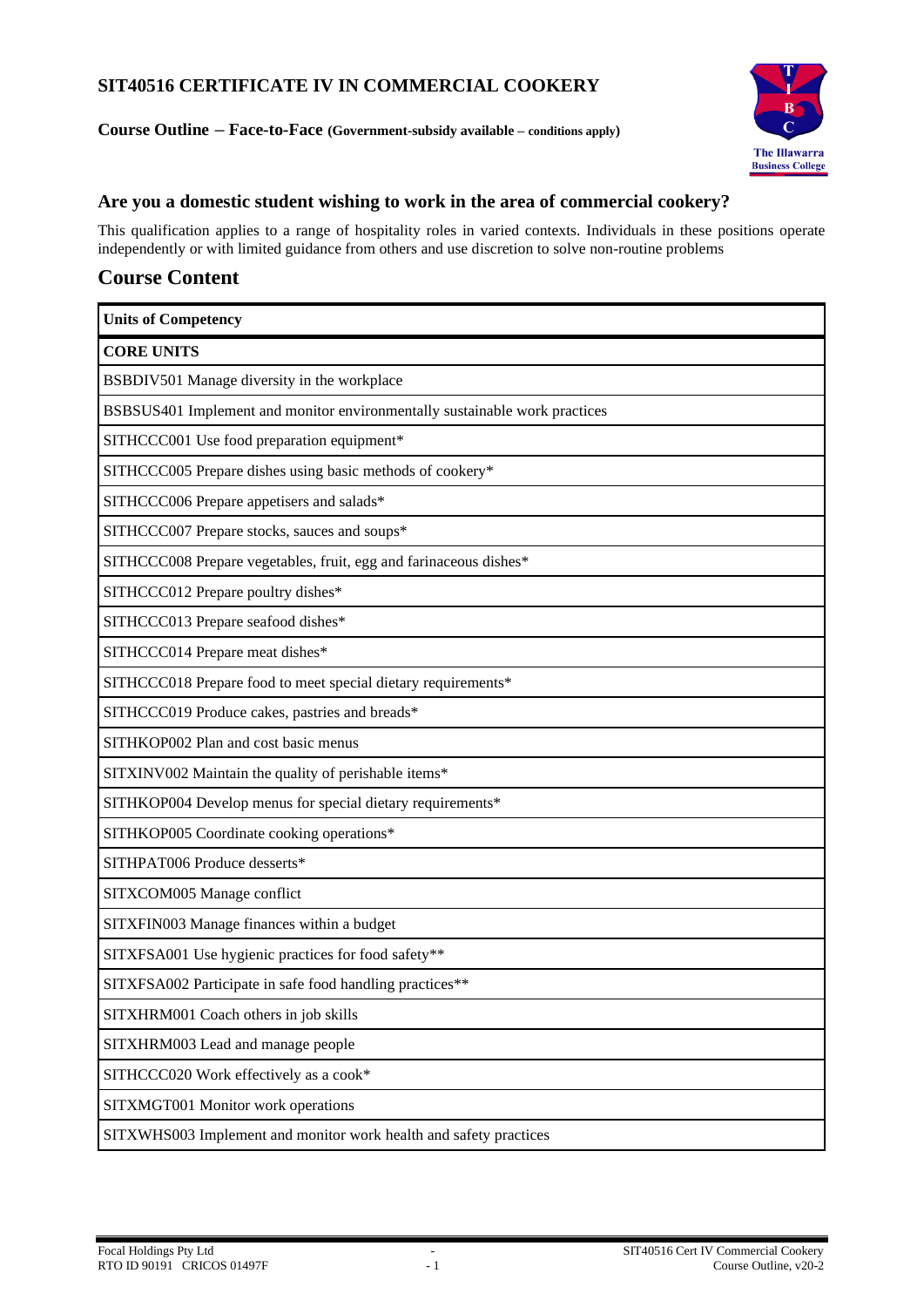**ELECTIVE UNITS**

SITXCCS006 Provide service to customers

SITXCCS007 Enhance customer service experience

SITHCCC015 Produce and serve food for buffets\*

SITXHRM002 Roster staff

SITHKOP003 Plan and display buffets

SITXINV001 Receive and store stock

SITXFIN002 Interpret financial information

\*Prerequisite is SITXFSA001 Use hygienic practices for food safety

\*\* Students who complete these units will receive a NSW Food Safety Supervisor Certificate on satisfactory completion.

## **Is this course right for you? Please review our selection criteria ….**

This course is suitable for students with no prior experience in commercial cookery. This course is suitable for you if you can answer 'yes' to the following questions:

- 1. Have you completed some high school education?
- 2. Do you wish to work in a hospitality environment doing commercial cookery tasks?
- 3. Do you wish to work in commercial cookery as a Chef or Chef de partie?

### **Assessments**

Assessment for this qualification may include written reports, case studies, projects, role plays, written assessments and third-party reports as well as portfolios of evidence. Practical assessments will be conducted in a fullyequipped, operational, commercial kitchen, in our on-site training restaurant or work placement facilities that meet industry standards.

Assessments will be undertaken throughout the course as advised by your trainer/Course Co-ordinator. If you wish to appeal an assessment decision, you may do so by initially appealing to your trainer - if not satisfactorily resolved, lodging an Assessment Appeals Form following the steps set out in the Assessment Complaints and Appeals Policy.

# **Domestic Students**

This course is suitable for domestic students who demonstrate that they:

- meet the College's selection criteria (including Language, Literacy and Numeracy requirements); and
- wish to gain skills in commercial cookery as chefs in the hospitality industry such as in restaurants, hotels, motels, hospitals and other food preparation venues.
- those wishing to work as Chefs or Chef de partie

# **Recognition of Prior Learning (RPL)**

Recognition of Prior Learning (RPL) is available to all students applying for this qualification. Recognition of prior learning is the recognition of your current skills and knowledge acquired through prior learning from other training, work or life experience. Conditions apply so please check with the College if you believe you may be eligible. If you are granted RPL, this will shorten the units and the time you are required to study.

### **Licensing Requirements**

There are no licensing requirements associated with this course.

### **Unique Student Identifier**

You will be required to have a Unique Student Identifier (USI). This is a special number that is allocated to each person studying in Australia to make it easier for you to check what courses you have undertaken and your results at any time.

We can assist you in applying for a USI if you don't already have one.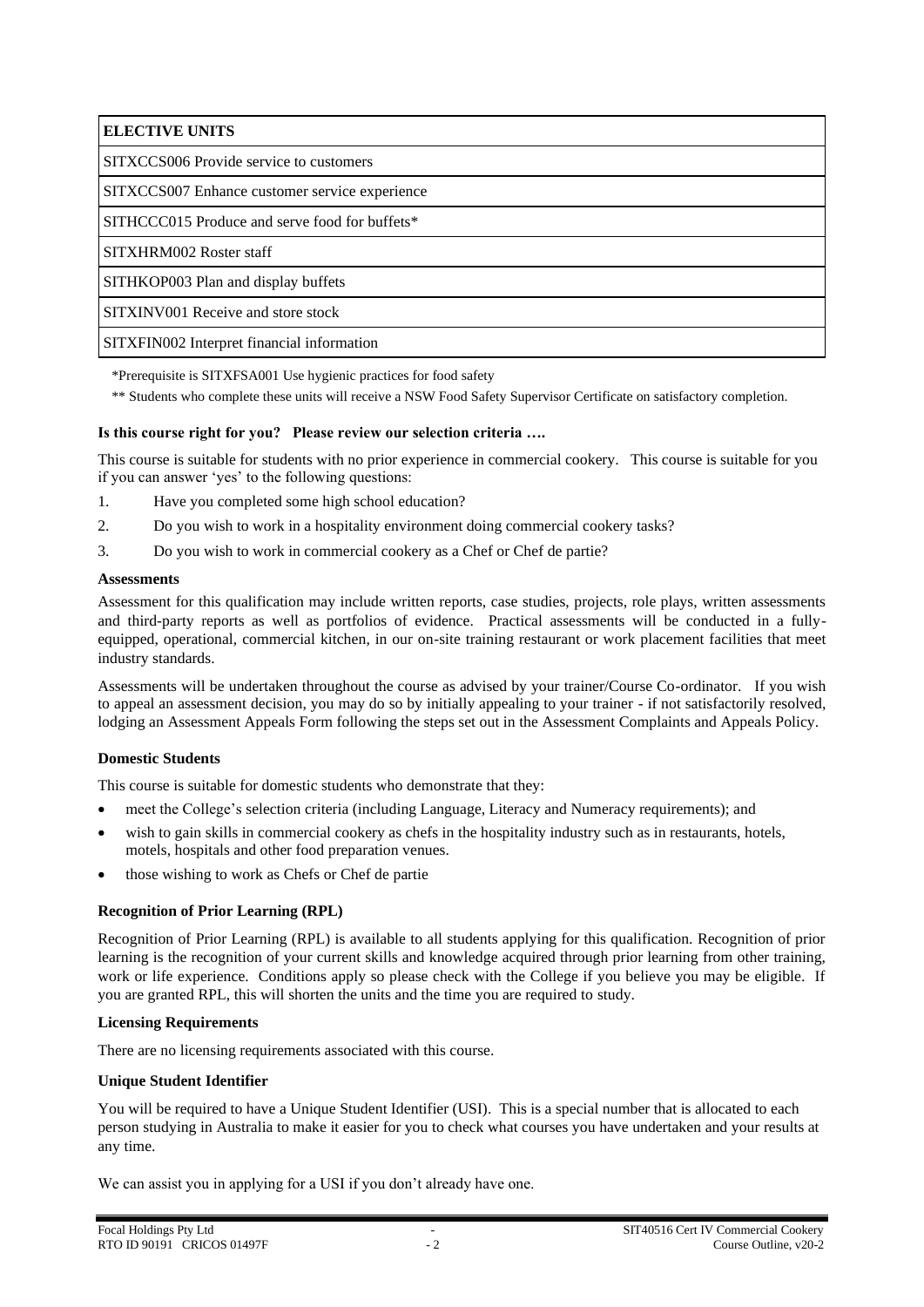## **Work Placement**

An actual work-placement component of 600 hours is included and will be at a suitable venue which must be approved by the College prior to the work placement. The College arranges work placements for its students and these may be or unpaid placements depending on the host employer. Students are not permitted to change their work placement without prior College approval.

Workplace facilities will also be negotiated with the student to ensure that there is no hardship to the student in accessing the workplace facility.

Students are covered by the College's Work Placement Insurance Policy during the period of their work placement if they are not paid by their host employers during their work placement. Students who are paid during their work placement will be covered by the host employer's Workers' Compensation insurance.

## **Duration and Delivery mode**

This is a 104-week course. The volume of learning for this qualification is 2400 hours. This includes:

- 1600 face-to-face training hours over two years;
- 800 hours of independent research and study over two years

The 1600 face-to-face training hours consist of:

- 1000 hours in total of face-to-face classes and online study, and
	- 600 hours of mandatory work placement

The formal learning activities consist of 20 hours of face-to-face classes each week

Students should allocate 10 hours per week to complete independent study and research which amounts to 800 hours of study over the duration of the course.

Students will be advised of the particular workbooks and learning resources they will be required to purchase for each unit of competency.

### **Entry requirements**

## **Education**

There is no formal pre-requisite for enrolling in this course. However, this course involves lots of reading and undertaking a range of written assessments. As a result, it is preferable that you should have:

- A good command of English language skills (both written and verbal), and
- Completed year 10, or equivalent or be a mature-age candidate; or
- Completed a similar-type qualification at Certificate III level or higher

We do understand that not everyone is able to read, write and perform mathematical calculations to the same level. We offer Language, Literacy and Numeracy assessment and support services through our dedicated team. Don't hesitate to ask for help in you consider you need it – all enquiries are strictly confidential.

Students must satisfy the criteria determined by the NSW Department of Industry for Smart and Skilled Eligibility (\*as set out on our website) and which may change from time to time. If deemed acceptable, the student completes a Smart and Skilled enrolment form and submits the relevant I.D. forms (such as Drivers' Licence, Medicare card, Passport, Birth Certificate) in accordance with the College's Smart and Skilled Enrolment Policy and Notification of Enrolment and Process Guide.

The Government then determines acceptance and issues a quotation which is valid for 14 days. If the quotation is not accepted, the offer of a subsidised place lapses.

### **Minimum Age**

You should be at least 18 years old to enrol in this course and be committed to completing the course. If you are under 18 you will require permission to enrol from a parent or guardian.

### **Course Progress Monitoring**

Students will be monitored throughout the course to ensure that they are progressing satisfactorily, although there is no time limit on domestic students to complete their studies, unless they are in a Traineeship.

Students may request additional assistance from the College's support staff by phoning or emailing the College or by appointment with College staff. Support staff are available to assist with understanding the course content or to provide support in difficult or trying circumstances which are affecting the student's studying.

Students who are not progressing satisfactorily in their studies may require mutually-agreed intervention strategies to catch up on their studies. Students who are not progressing satisfactorily in their course may risk failing their studies.